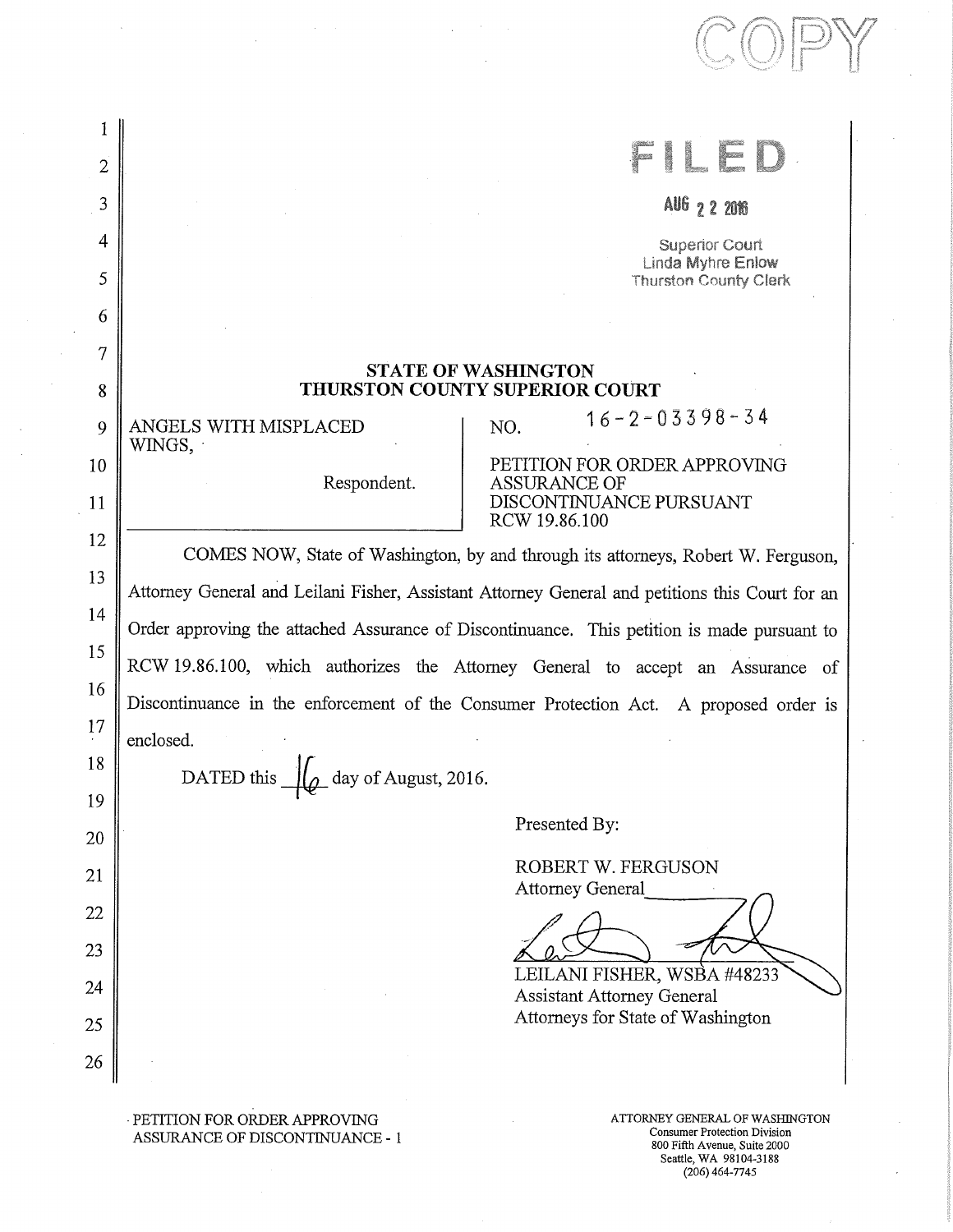| $\overline{2}$ |                                                                                                                                                                                           | el<br>Heresa<br>Heresa<br>$\frac{1}{2}$                                                        |  |
|----------------|-------------------------------------------------------------------------------------------------------------------------------------------------------------------------------------------|------------------------------------------------------------------------------------------------|--|
| 3              |                                                                                                                                                                                           | AU6 2 3 2016                                                                                   |  |
| 4              |                                                                                                                                                                                           | <b>Superior Court</b>                                                                          |  |
| 5              |                                                                                                                                                                                           | Linda Myhre Enlow<br>Thurston County Clerk                                                     |  |
| 6              |                                                                                                                                                                                           |                                                                                                |  |
| 7              |                                                                                                                                                                                           | <b>STATE OF WASHINGTON</b><br><b>THURSTON COUNTY SUPERIOR COURT</b>                            |  |
| 8              |                                                                                                                                                                                           | NO. $16 - 2 - 03398 - 34$                                                                      |  |
| 9              | ANGELS WITH MISPLACED<br>WINGS,                                                                                                                                                           | ORDER APPROVING ASSURANCE                                                                      |  |
| 10             | Respondent.                                                                                                                                                                               | OF DISCONTINUANCE PURSUANT<br>RCW 19.86.100                                                    |  |
| 11             |                                                                                                                                                                                           | Pursuant to RCW 19.86.100, which authorizes the Attorney General to accept an                  |  |
| 12             |                                                                                                                                                                                           |                                                                                                |  |
| 13             | Assurance of Discontinuance in the enforcement of the Consumer Protection Act, the Court<br>hereby approves and orders entry of the Assurance of Discontinuance in this matter. Following |                                                                                                |  |
| 14             |                                                                                                                                                                                           |                                                                                                |  |
| 15             | entry of the Assurance of Discontinuance, the clerk is directed to close this matter.                                                                                                     |                                                                                                |  |
| 16             | DATED this $23^{\circ}$ day of $\triangle$ U GVST, 2016.                                                                                                                                  |                                                                                                |  |
| 17             |                                                                                                                                                                                           |                                                                                                |  |
| 18             |                                                                                                                                                                                           |                                                                                                |  |
| 19             |                                                                                                                                                                                           | <b>JUDGE/COURT COMMISSIONER</b><br>REBEKAH ZINN                                                |  |
| 20             |                                                                                                                                                                                           | <b>COURT COMMIS\$IONER</b>                                                                     |  |
| 21             | Approved for Entry and Presented By:                                                                                                                                                      | Approved for Entry; Notice of<br>Presentation Waived:                                          |  |
| 22             | ROBERT W. FERGUSON<br><b>Attorney General</b>                                                                                                                                             |                                                                                                |  |
| 23             |                                                                                                                                                                                           |                                                                                                |  |
| 24             |                                                                                                                                                                                           | . wsba#                                                                                        |  |
| 25             | SARAH SHIFLEY, WSBA# 39394<br><b>Assistant Attorney General</b>                                                                                                                           | Attorney for Angels with Misplaced<br>Wings                                                    |  |
| 26             | Attorneys for State of Washington                                                                                                                                                         |                                                                                                |  |
|                | ORDER APPROVING ASSURANCE OF<br>DISCONTINUANCE - 1                                                                                                                                        | ATTORNEY GENERAL OF WASHINGTON<br>Consumer Protection Division<br>800 Fifth Avenue, Suite 2000 |  |

 $\sim$ 

 $\sim$   $\sim$ 

 $\sim$ 

800 Fifth Avenue, Suite 2000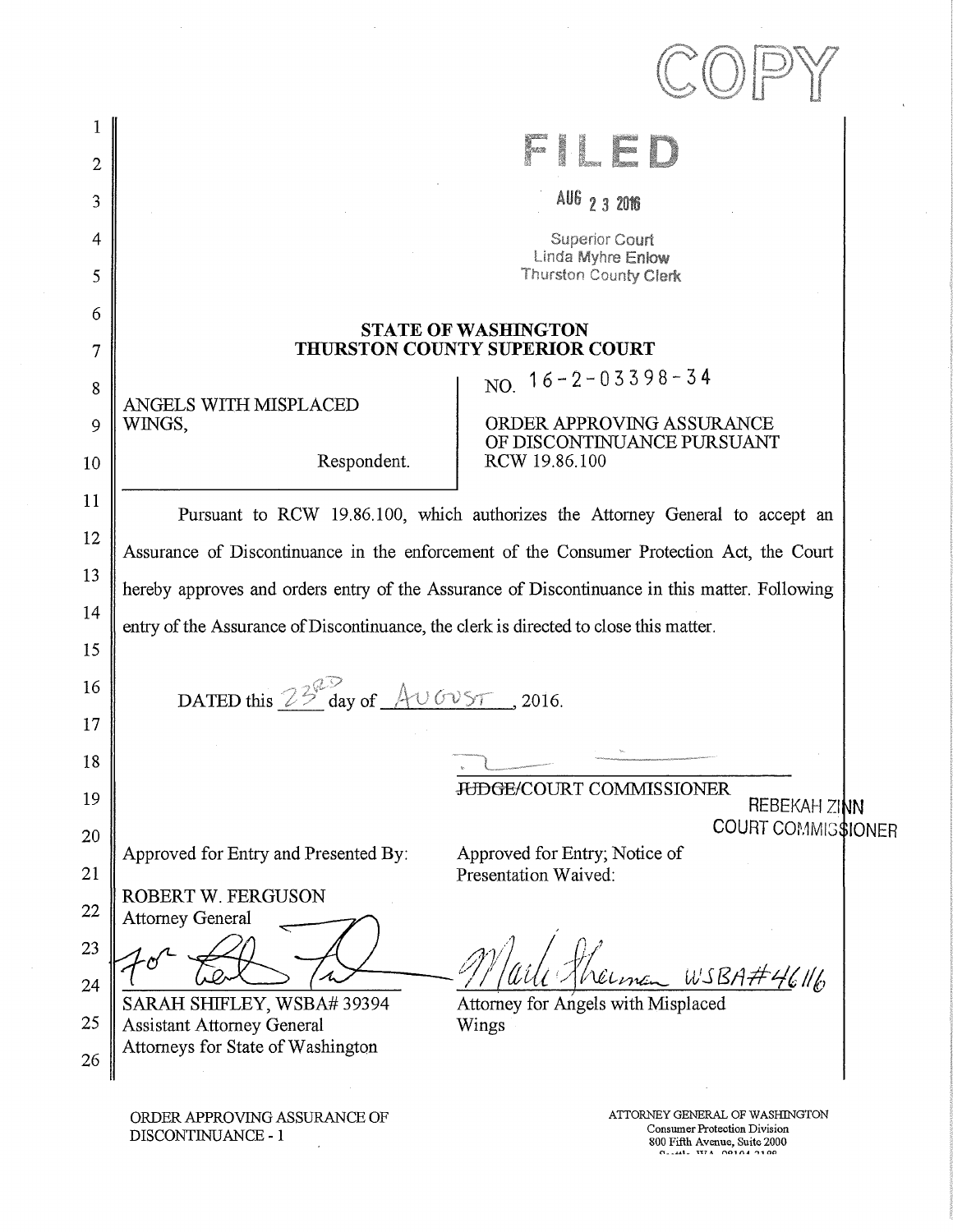|                | L<br>F                                                                                                                           |  |  |  |  |
|----------------|----------------------------------------------------------------------------------------------------------------------------------|--|--|--|--|
|                | AU6 2 3 2016                                                                                                                     |  |  |  |  |
| $\overline{2}$ | <b>Superior Court</b>                                                                                                            |  |  |  |  |
| 3              | Linda Myhre Enlow<br><b>Thurston County Clerk</b>                                                                                |  |  |  |  |
| 4              |                                                                                                                                  |  |  |  |  |
| 5              |                                                                                                                                  |  |  |  |  |
| 6              | <b>STATE OF WASHINGTON</b>                                                                                                       |  |  |  |  |
| 7              | THURSTON COUNTY SUPERIOR COURT                                                                                                   |  |  |  |  |
| 8              | $16 - 2 - 03398 - 34$<br>NO.<br>In re:                                                                                           |  |  |  |  |
| 9              | <b>ASSURANCE OF</b>                                                                                                              |  |  |  |  |
| 10             | <b>DISCONTINUANCE</b><br>ANGELS WITH MISPLACED<br>WINGS,                                                                         |  |  |  |  |
| 11             |                                                                                                                                  |  |  |  |  |
| 12             | Respondent.                                                                                                                      |  |  |  |  |
| 13             |                                                                                                                                  |  |  |  |  |
| 14             | The State of Washington, by and through its attorneys, Robert W. Ferguson, Attorney                                              |  |  |  |  |
| 15             | General, and Sarah Shifley, Assistant Attorney General, files this Assurance of Discontinuance                                   |  |  |  |  |
| 16             | pursuant to RCW 19.86.100.                                                                                                       |  |  |  |  |
| 17             | The Attorney General initiated an investigation into the charitable registration<br>1.                                           |  |  |  |  |
| 18             | status of the Respondent, Angels with Misplaced Wings.                                                                           |  |  |  |  |
| 19             | The Attorney General deems the following to constitute unfair or deceptive acts or<br>2.                                         |  |  |  |  |
|                | practices in violation of the Consumer Protection Act, RCW 19.86.020, and violations of the                                      |  |  |  |  |
| 20             | Charitable Solicitation Act, RCW 19.09:                                                                                          |  |  |  |  |
| 21             | Soliciting or collecting charitable contributions from the general                                                               |  |  |  |  |
| 22             | public in the state of Washington, without registering as a<br>charitable organization with the Washington Secretary of State as |  |  |  |  |
| 23             | required by RCW 19.09.                                                                                                           |  |  |  |  |
| 24             | Respondent agrees to cease operating as a charitable organization in the state of<br>3.                                          |  |  |  |  |
| 25             | Washington unless and until Respondent has successfully registered as a charitable organization                                  |  |  |  |  |
| 26             |                                                                                                                                  |  |  |  |  |

 $\bar{z}$ 

 $\hat{\mathcal{A}}$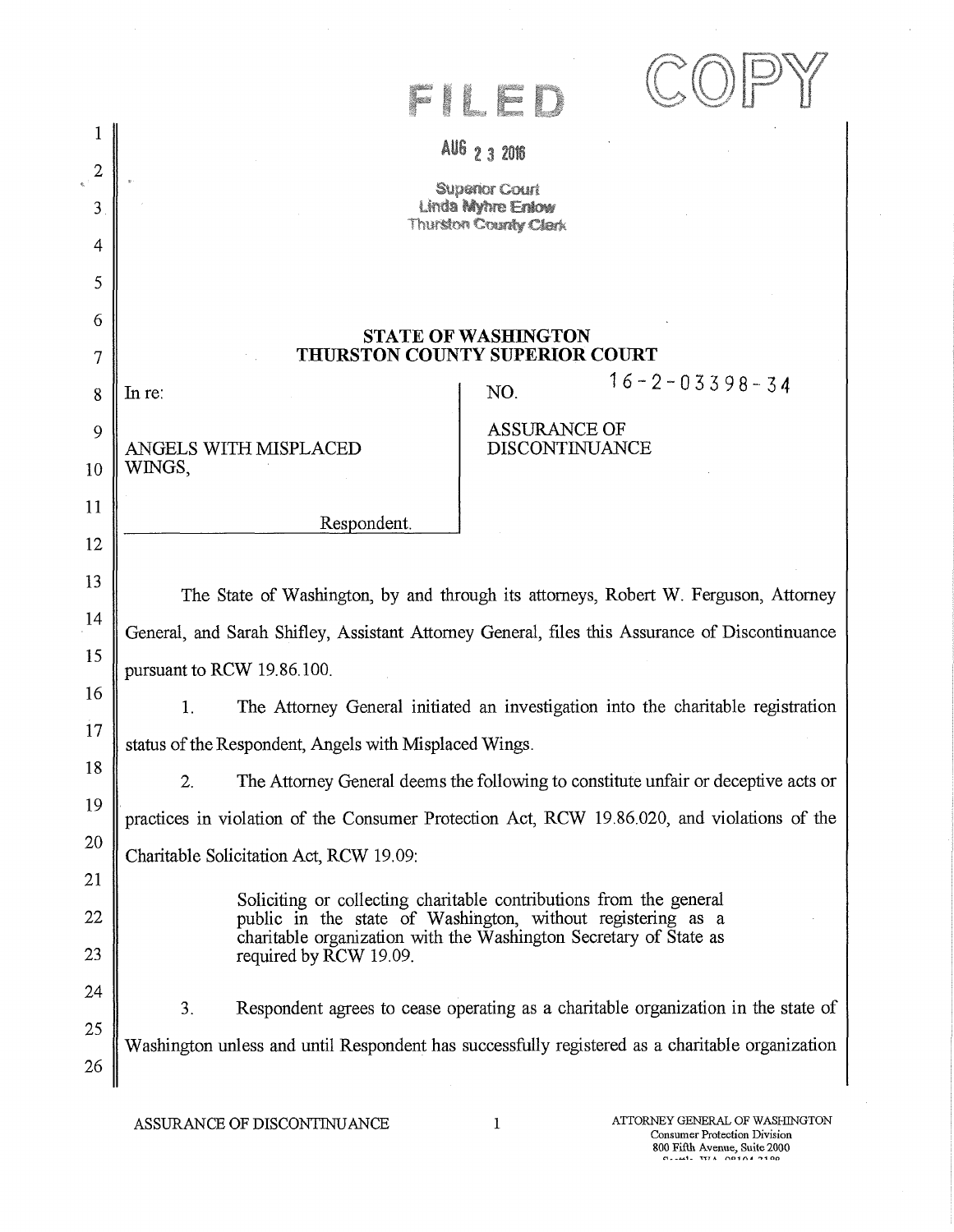I with the Washington Secretary of State. If Respondent continues to operate as a charitable 2 organization in the state of Washington, proof of the registration must be received by the Office of 3 the Attorney General in order to comply with the requirements of this Assurance of 4 Discontinuance.

5 4. Respondent agrees to pay the costs and reasonable attorney fees incurred by the 6 Attorney General in pursuing this matter in the amount of \$500.00, payable in full upon signing 7 this Assurance of Discontinuance. Payment shall be made by valid cashier's check, paid to the 8 order of Attorney General—State of Washington.

9 5. Respondent shall send the signed Assurance of Discontinuance and the cashier's 10 check to the Office of the Attorney General, Attention: Cynthia Lockridge, Consumer, 11 Protection Division, 800 Fifth Avenue, Suite 2000, Seattle, Washington, 98104-3188.

12 6. This Assurance of Discontinuance shall not be considered an admission of 13 violation of the Consumer Protection Act or the Charitable Solicitations Act for any purposes, but 14 failure to comply with this Assurance of Discontinuance shall be *prima facie* evidence of 15 violations of RCW 19.86.020, thereby placing upon the violator, Angels with Misplaced Wings, 16 and its officers, directors, and principals, the burden of defending against imposition by the Court 17 | of injunctions, restitution, and civil penalties of up to \$2,000.00 per violation and costs, including 18 Treasonable attorney's fees, incurred by the Attorney General in pursuing such action.

19 7. Under no circumstances shall this Assurance of Discontinuance or the name of the 20 State of Washington, the Office of the Attorney General, the Washington Secretary of State, or 21 || any of its employees or representatives be used by the Respondent or by its officers, employees,  $22$  representatives, or agents in conjunction with any business activity of the Respondent.

- $111$ 23
- /// 24
- 25  $111$

///

26